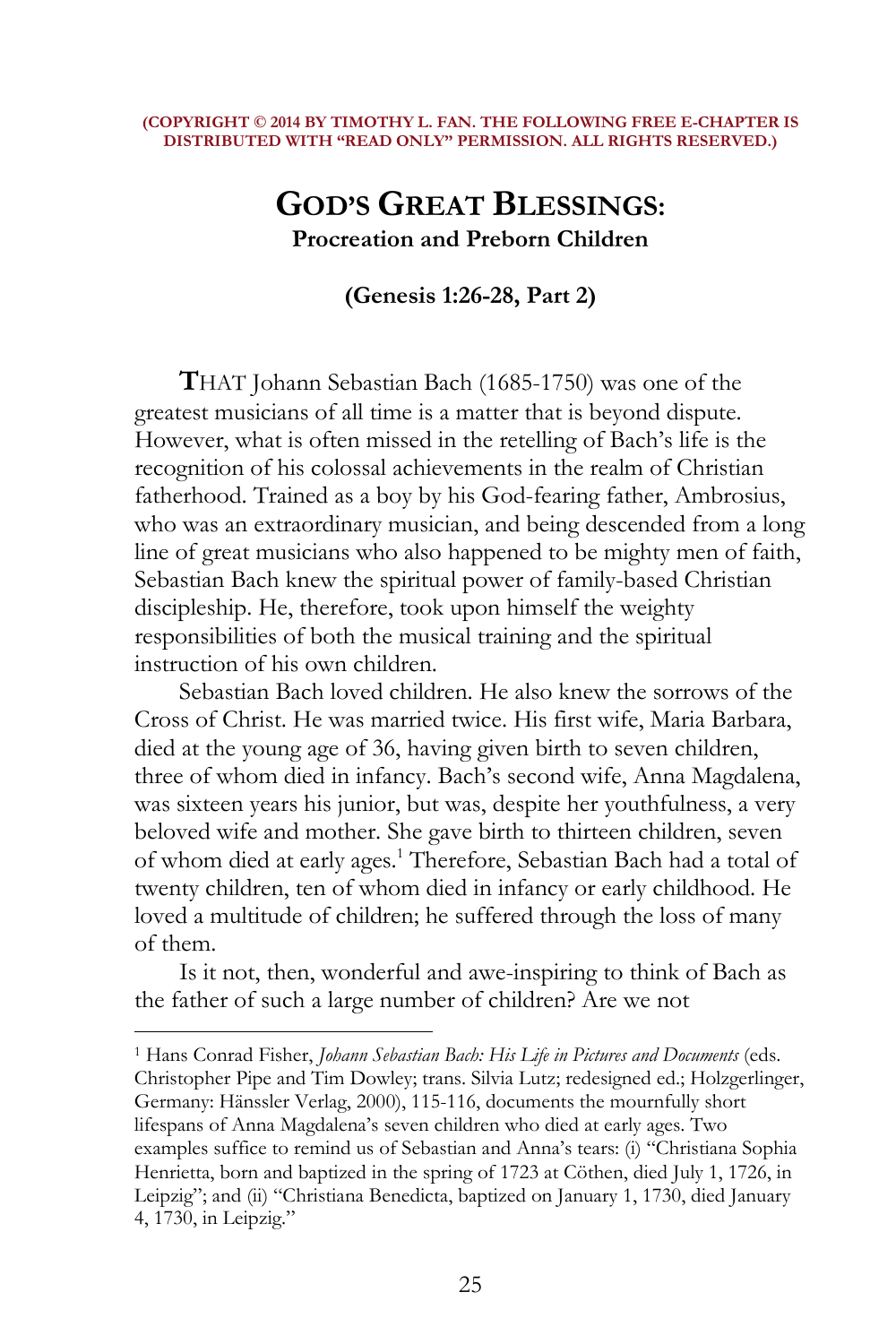mesmerized by his mention, in a letter that he sent to an old friend, of his family making music together, with Anna Magdalena and his daughters doing the singing?<sup>2</sup> With what vivacious music did Bach, his wife, and his children fill his composing room—which was attached to their home in Leipzig? Can we not picture, in our minds, the family gathering in the evening time for a festive hour of doxological music playing? And would not the Bach family's worship of God have been filled with the instrumental sounds of such virtuoso musicians that it could move a listener to tears of gladness and joy?

Here, then, is one of the critical ways in which the Christian piety of Johann Sebastian Bach indicts the modern Church. Namely, Bach asked God, through the Lord Jesus Christ, to bless him with an overflowing number of children, and, as a wise and pious man, he craved such a blessing. However, the modern Church, in stark contrast to Bach, has, quite capriciously, turned Her back upon the wonderful, worshipful, and even "musical" blessings of bountiful Christian procreation.

The great guilt of the modern Church regarding Her shunning of the blessing of God in procreation can thus be illustrated by Bach's own family. For, it is the modern Church that says, "Smaller families are better." It is, to Her shame, the modern Church that so audaciously claims that Christian parents have the right, if not the responsibility, to take willful and intentional measures to prevent the conception of children. Yet this attitudinal posture towards Christian procreation is the very antithesis of what brought so much life and joy into the Bach family music room.

Where, then, are today's Christian proponents of contraception when the opportunity arises to peer, historically, into the family life of Johann Sebastian Bach? What Christian will have the coldheartedness to claim that one or more of the children in the Bach family music room should never have been conceived?<sup>3</sup> Which child should not have been allowed to exist? Is it that shy teenage boy,

<sup>2</sup> Gregory Wilbur, *Glory and Honor: The Musical and Artistic Legacy of Johann Sebastian Bach* (Nashville, Tennessee: Cumberland House Publishing, 2005), 193.

<sup>&</sup>lt;sup>3</sup> This argument is strengthened by the fact that Anna Magdalena and her surviving children faced poverty and hardship after Bach's death. Should these extreme financial hardships of Bach's youngest children have warranted a denial of their right to be conceived?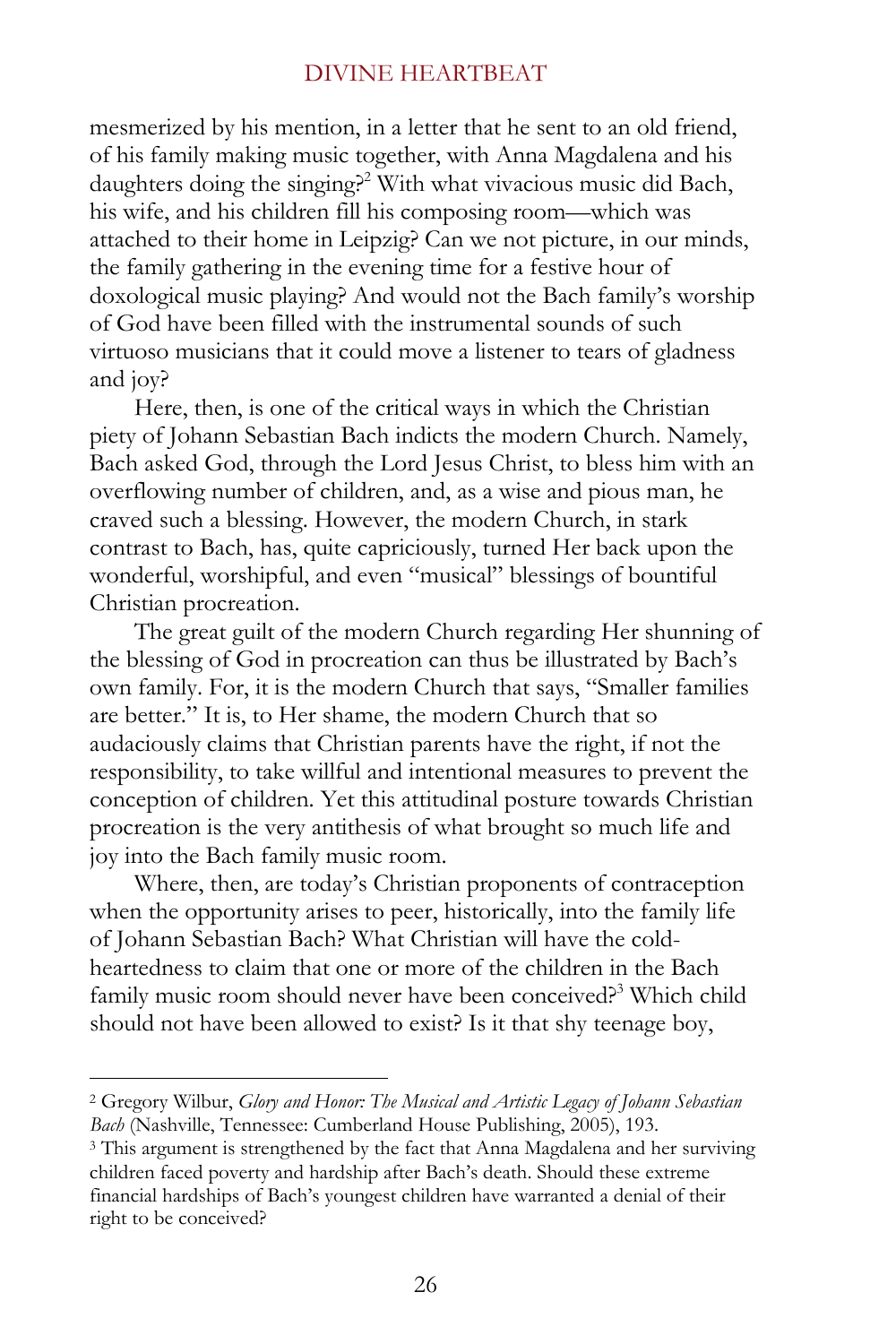playing the violin next to his beloved father? Is it that beaming young girl, sitting at the harpsichord next to her affectionate mother? Would the Bach "family orchestra" be better off with fewer members? Would the Lord God really think the music better if several of the players had been denied existence through contraception? Or, is not God *delighted* by the *multitude* of instruments sounding in the Bach family music room, and especially by the instruments of the youngest players—those with the smallest fingers and the squeakiest violins?

There is, therefore, a great hypocrisy afoot in the modern Church, and it is crippling Her Abortion-Abolitionist efforts. This hypocrisy is seen, in glaring fashion, in the case of a "pro-life" married couple who attend church regularly, and who enthusiastically support their local crisis pregnancy center, but who, simultaneously, have only four pairs of hiking boots (one pair for each of them, and one pair for each of their two children) stored away in the garage of their large, extravagant house. They have, through contraception, traded the opportunity to have an over-sized shoe bin filled with ten, fifteen, or even twenty pairs of shoes (the pairs of shoes, of course, represent a large, overflowing number of children), for the greedy prospect of being able to afford their largely self-indulgent lifestyle. They are anti-abortion, to be sure. But they are simultaneously procontraception. And in the light of Holy Scripture, this is a great hypocrisy.

Evangelical Christians, in particular, have inherited the sinful practice of contraception from their immediate forefathers. This is now a generational sin, since it is being passed down from one generation of Christians to the next via common practice and bankrupt theological reasoning. Evangelicals have thus *inherited* the sinful culture of contraception that pervades their churches, and so are quite shocked to hear it exposed as sinful, rather than viewed as acceptable and normative. Therefore, the current generation of Evangelicals, if it desires to please God in this matter, must become like Gideon. It must be courageous enough to tear down the "family altar" of contraceptive ideals and practice. And, in order to do so, it must come to understand the intimate relationship between the doctrine of man—especially as man is created in the image of God and the Lord's blessing of bountiful procreation in Christian marriage.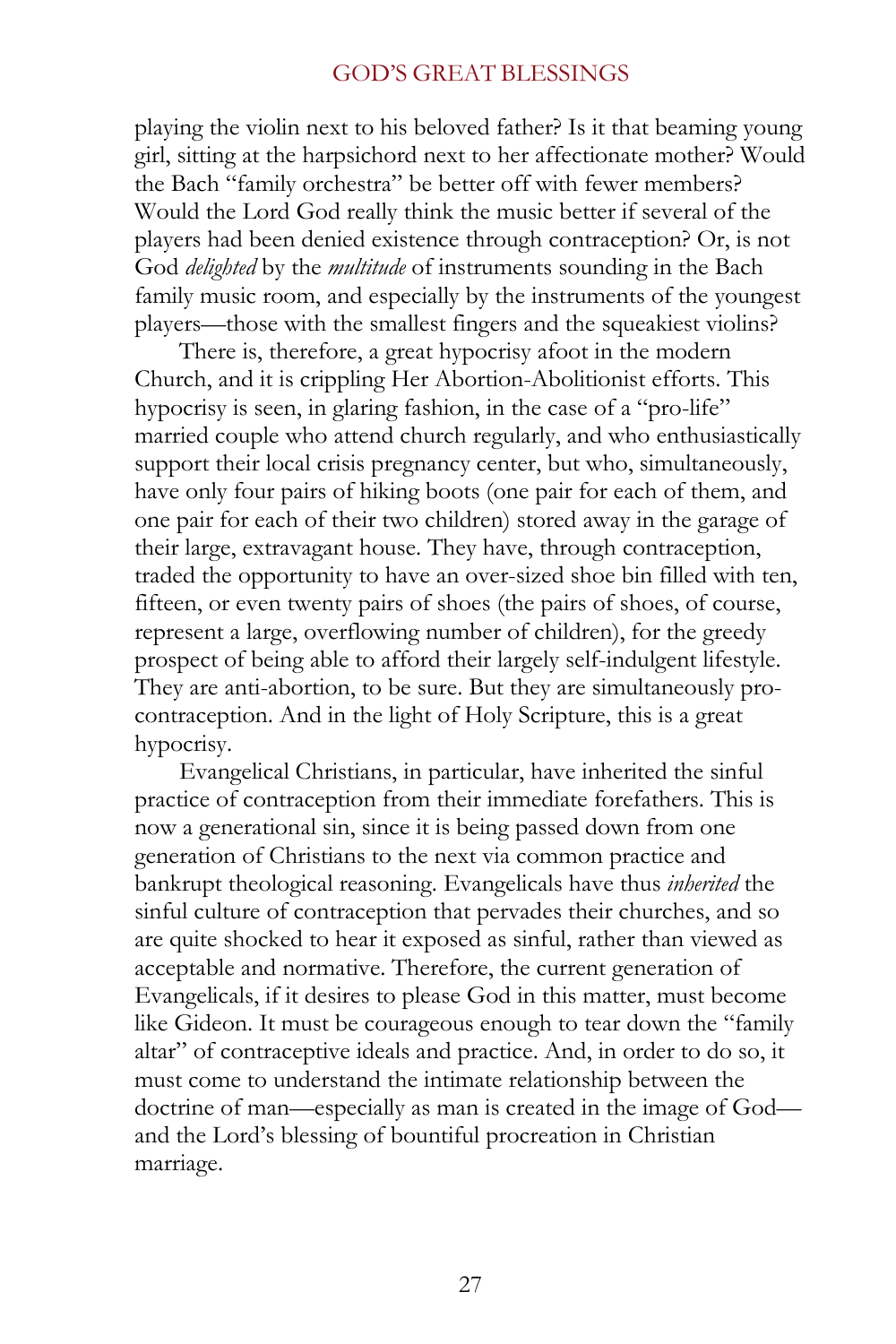#### **THE IMAGE OF GOD AND FRUITFULNESS OF THE WOMB**

It is most remarkable to note the very special way in which God ties the doctrine of human beings *as created in the image of God* to His love for *a multitude of children*. We have seen, in the previous chapter, that the "image of God" doctrine prohibits abortion, in all cases, on account of Genesis 9:6 (which prohibits the shedding of blood of all image bearers). We have also seen that to be created in the image of God means to possess a sub-rulership in the world (under the divine rulership of Christ), and that this sub-rulership ought to be exercised in defense of preborn children, in order to abolish abortion, and thus work to subdue nations under the good and merciful law of Christ. But there remains one more very important reflection on how the image of God in humanity speaks to the Abortion Holocaust in our world. It involves the inseparable connection between the image of God and the fruitfulness of the womb.

There is, indeed, a very special way in which the image of God in us speaks directly to God's love for a multitude of children. Positively, the image of God in husbands and wives creates a yearning in their hearts for the maximum fruitfulness of the womb. Negatively, the doctrine of the image of God in Scripture, and especially in Genesis 1:26-28, creates an inseparable link between *the sin of abortion* and *the sin of contraception*. 4 It affirms God's love for a multitude of children, and thus commands human fruitfulness—a fruitfulness which both the sin of abortion and the sin of contraception violently destroy.

<sup>&</sup>lt;sup>4</sup> The present author writes the following as one who, himself, has had to repent of the sin of employing contraception (in marriage). His journey from seeing nonabortifacient (that is, non-abortion-causing) contraceptives as morally acceptable to seeing them as unbiblical and sinful has been a long and painful one. By God's loving discipline and grace, he has repented of this sin of contraception. He confesses this sin, publicly, as a way of encouraging his fellow Protestants to consider, with humility and prayer, that freedom from the modern culture of contraception—which we, as Protestants, have recklessly immersed ourselves in is both freedom from sinful bondage and freedom to live life much more abundantly.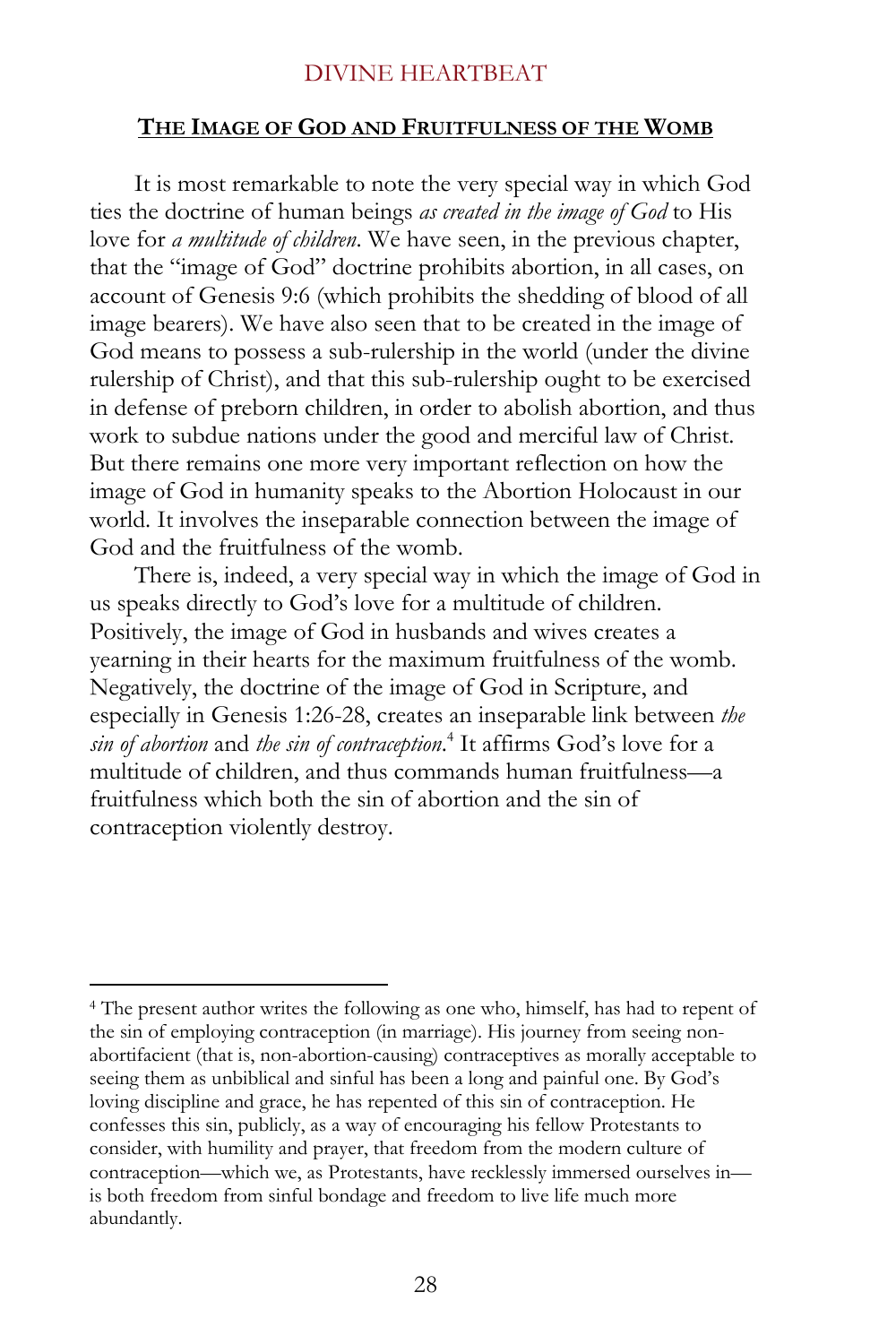#### **The Bible is Contra Contraception**

The image of God is inextricably linked to procreation (the bringing of children into the world). This is the first imperative (i.e. grammatical form of command) in the Hebrew Old Testament, and it is *the first command that God gives to humanity in the Bible*. The image of God and procreation go together. They are not to be divided from one another:

*God created man in His own image. In God's image He created him; male and female He created them. God blessed them. God said to them, "Be fruitful, multiply, fill the earth, and subdue it. Have dominion over the fish of the sea, over the birds of the sky, and over every living thing that moves on the earth."* (Genesis 1:27–28)

This command of procreation is repeated to Noah after the global flood has decimated the global human population and reduced it to eight people. Noah, his wife, their sons, and their wives, are commanded to be fruitful and multiply:

*God blessed Noah and his sons, and said to them, "Be fruitful, and multiply, and [fill] the earth."* (Genesis 9:1)

The procreative command is thus a timeless, trans-cultural one. It is given to Adam and Eve. It is reaffirmed and reapplied to Noah, well before the time of the Mosaic Law. It is thus a command that is given to all of humanity, at all times in human history.

Furthermore, it must be observed that the command to be fruitful and multiply, through childbearing, is *never rescinded in the Bible*. It is always upheld in Scripture, from Genesis through Revelation. The Bible, from cover to cover, views all children as blessings from God. It never once suggests that large families, with a dozen or more children, are a burden to society or a hindrance to mission work. To the contrary, the Bible describes large families, the ones with many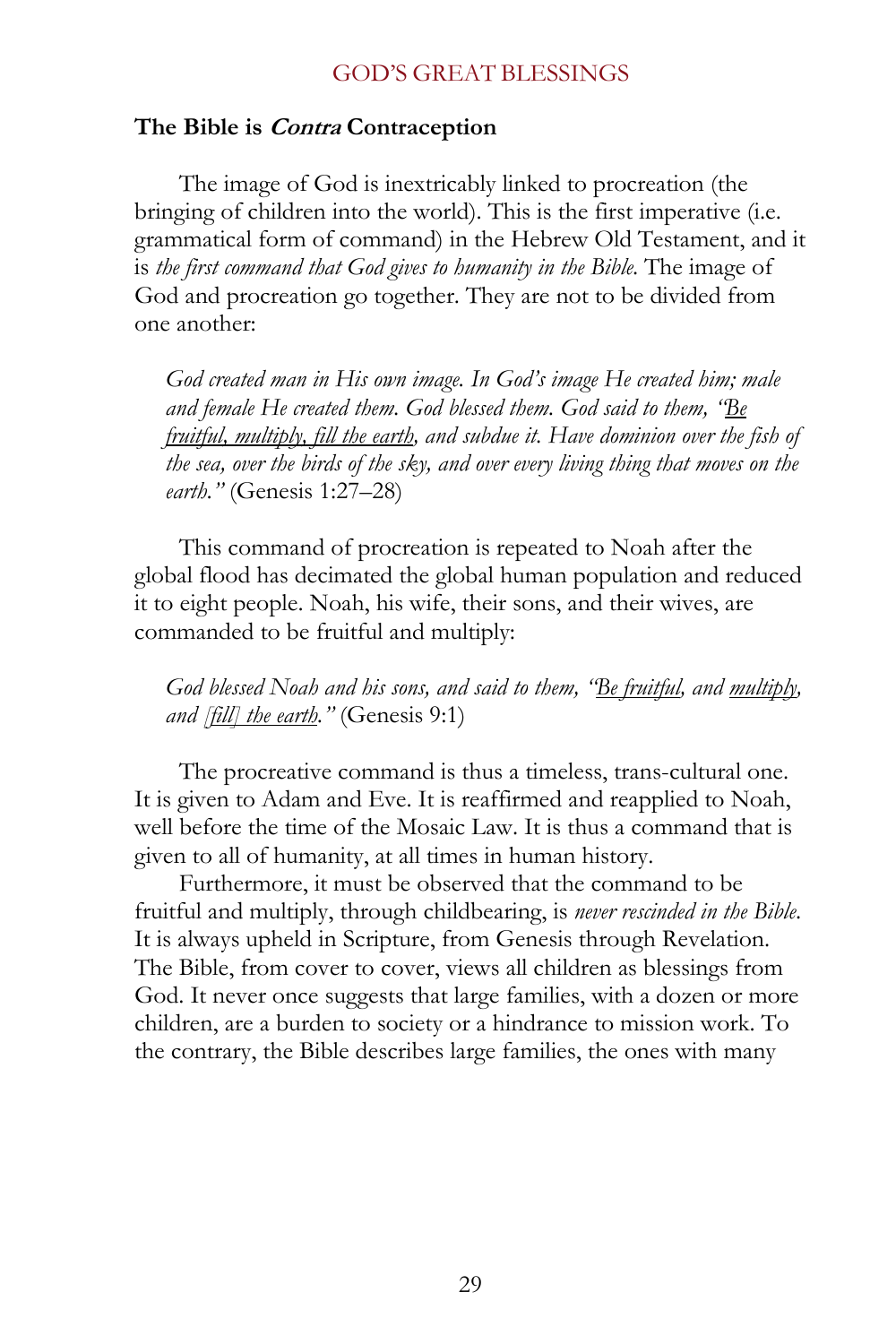children, as those who have received the special blessing of God.<sup>5</sup> It also describes nations that have vast multitudes of youngsters as nations whom God has blessed:

*I will make you exceedingly fruitful, and I will make nations of you. Kings will come out of you.* (Genesis 17:6)

And,

 $\overline{a}$ 

*The children of Israel were fruitful, and increased abundantly, and multiplied, and grew exceedingly mighty; and the land was filled with them.* (Exodus 1:7)

Two consecutive Psalms, 127 and 128, speak loudly about this truth of an increase of blessings that comes with an increase of the number of one's own children:

*Behold, children are a heritage of the LORD. The fruit of the womb is [a] reward. As arrows in the hand of a mighty man, so are the children of youth. Happy is the man who has his quiver full of them. They will not be disappointed when they speak with their enemies in the gate.*  (Psalm 127:3–5)

*Your wife will be as a fruitful vine, in the innermost parts of your house; your children like olive plants, around your table. Behold, thus is the man blessed who fears the LORD.* (Psalm 128:3–4)

<sup>&</sup>lt;sup>5</sup> The opposite of this, however, is not necessarily true. Parents who are unable to conceive any, or many children, or parents who have seen many of their children die at very young ages, are not, therefore, lacking the blessing of God. Actually, the Bible describes many righteous parents who desperately desire an abundance of children, but who are unable to have them, as being amongst some of the most blessed people in all of human history. Those who fear God, but nevertheless face barrenness or bereavement, are given this unique (albeit extremely pain-soaked) trial as a sign of their special relation to God. For particular examples of this, see: Genesis 18:10; 25:21; 29:31; Exodus 1:21; 2:9; Judges 13:2; Ruth 4:16-17; 1 Samuel 1:10 (and following); 2 Samuel 12:24-25; 1 Kings 17:23; 2 Kings 2:21; 4:16-17; Esther 2:7; Job 1:18-19; Psalm 113:9; Isaiah 7:14; 49:20-21; 54:1; Jeremiah 31:15-17; Hosea 1:8-10; Luke 1:5-7; 7:12-14; Hebrews 11:11.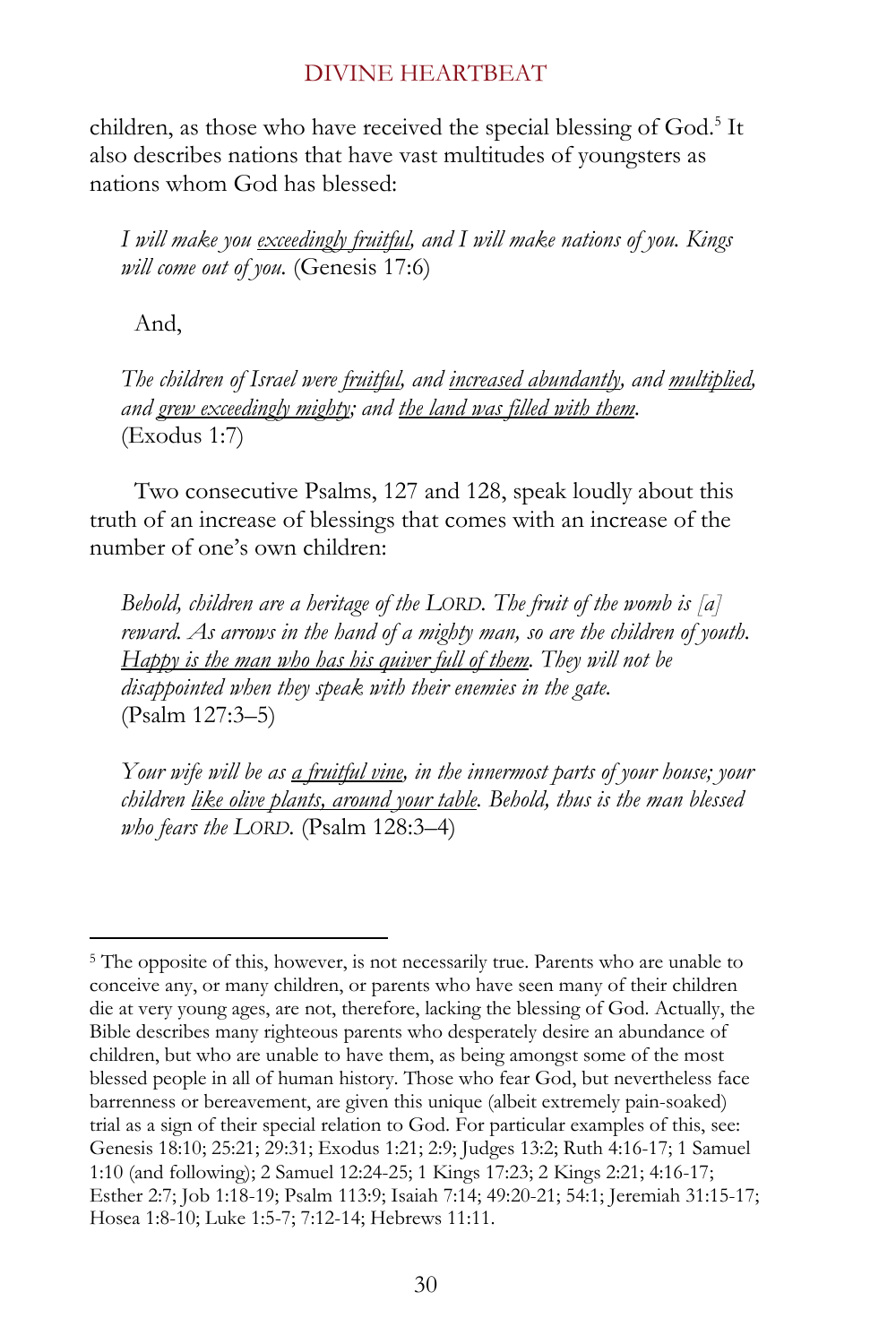This is true of God's blessing upon Israel, and, specifically, upon those who fear Him, before the exile of the Jews in Babylon. But it is also true of the remnant who will return to Jerusalem after the exile:

*I will gather the remnant of My flock out of all the countries where I have driven them, and will bring them again to their folds; and they shall be fruitful and multiply.* (Jeremiah 23:3)

Moreover, lest all of these biblical evidences concerning God's command for us to be fruitful and multiply through procreation be brushed aside as being "Old Covenant" in nature, and thus no longer binding in the New Covenant age, the words of the Apostle Paul must give us pause. Paul, the great missionary to the Gentiles, *does not* permit the use of "birth control," not even in the name of adapting the Gospel to the host cultures of the Gentiles (who, in his day, regularly practiced various forms of contraception).<sup>6</sup> To the contrary, Paul simply reaffirms the Genesis 1:28 command to procreate in marriage:

Let no one be enrolled as a widow under sixty years old, having been the wife *of one man, being approved by good works, if she has brought up children, if she has been hospitable to strangers, if she has washed the saints' feet, if she has relieved the afflicted, and if she has diligently followed every good work.* (1 Timothy 5:9–10)

 $\overline{a}$ 6 Paul's mention of the sin of *"sorcery"* (Greek *pharmakeía*) in Galatians 5:20, following the sins of *"adultery, sexual immorality, uncleanness, lustfulness, idolatry…"* may well be a reference to the common use of certain potions and drugs, the likes of which certainly included both contraceptive drugs and abortifacients. This possibility is strengthened by the fact that the *Didache* (see *Didache 2.2*, in *The Apostolic Fathers: Greek Texts and English Translations* [ed. and rev. Michael W. Holmes; Grand Rapids: Baker Books, 1999], 253), one of our oldest extra-biblical Christian documents, says, "…you shall not abort a child or commit infanticide," *immediately after* it commands, "…you shall not engage in sorcery [*pharmakeúō*]." Also, Minucius Felix (2nd Century AD), in his *Octavius* 30 (*ANF* 4.192), describes "some women who, *by drinking medical preparations*, extinguish the source of the future man in their very bowels, and thus commit a parricide before they bring forth" (emphasis added).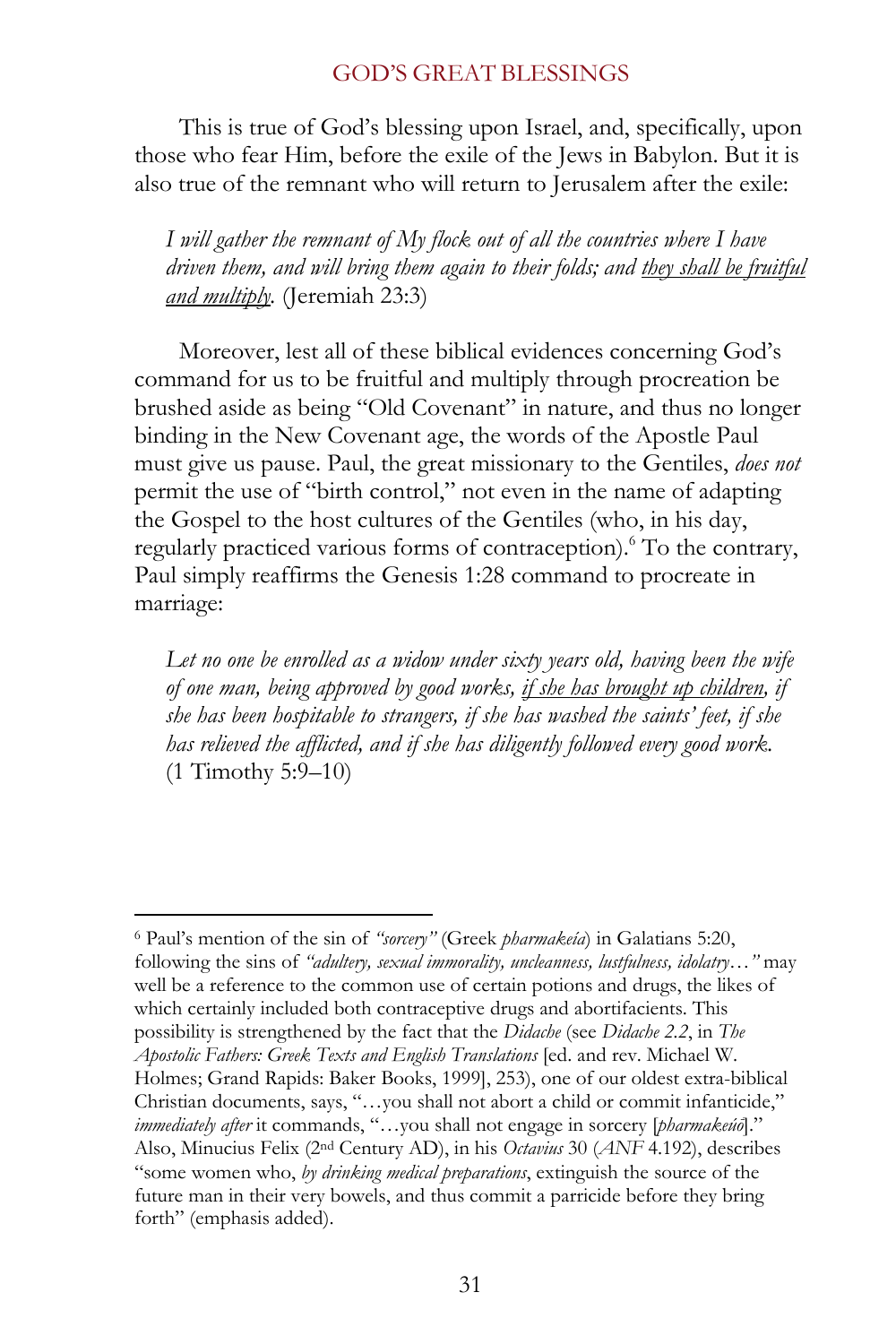#### Also,

 $\overline{a}$ 

*I desire therefore that the younger widows marry, bear children, [manage] the household, and give no occasion to the adversary for insulting.* (1 Timothy 5:14)

The image of God in us summons our hearts to respond obediently to God's command to be fruitful and multiply. Every father and mother ought to desire as many children as God will allow them to have.<sup>7</sup> That is, the image of God in us compels us towards abundant multiplication. We are to trust that God will provide all of our needs in Christ Jesus as we continue to ask Him to give us more and more children. In this way, we are to *"fill the earth"* with more and more image bearers (Genesis 1:28).

But what happens when men and women decide to sever the image of God in them from the command to procreate in marriage? What happens when Christians, especially, use contraception to prevent procreation, seeking to limit the number of children that they bring into the world? What happens when believers divorce intimacy in marriage (their one-flesh-ness) from God's desire for believing children?

*Did He not make you one, although He had the [remnant] of the Spirit? Why one? He [seeks] godly offspring…. (Malachi 2:15)* 

Contraception opens wide the door for abortion. Mother Teresa, in her famous speech at the 1994 National Prayer Breakfast in Washington D.C., spoke of a "living love" that husbands and wives ought to have for each other. She then said, "Once that living love is

<sup>7</sup> The Bible does explain a very limited numbers of cases in which abstinence is required in marriage, at least for a time. Uriah the Hittite, for example, was righteous in his decision not to be intimate with his wife (and thus to abstain) while his spiritual/military duty beckoned him to stay focused on *"the ark, Israel, and Judah"* who were at that time *"staying in tents"* on the battlefield (2 Samuel 11:11). There are times, then, for abstinence in marriage. When a spouse is sick, wounded, grieving, or frail, or when both spouses agree to a limited season of deprivation and prayer (1 Corinthians 7:5), abstinence in marriage is required. But abstinence in marriage should never be used as a form of birth control. And intimacy in marriage should never be severed from *the desire to beget children*.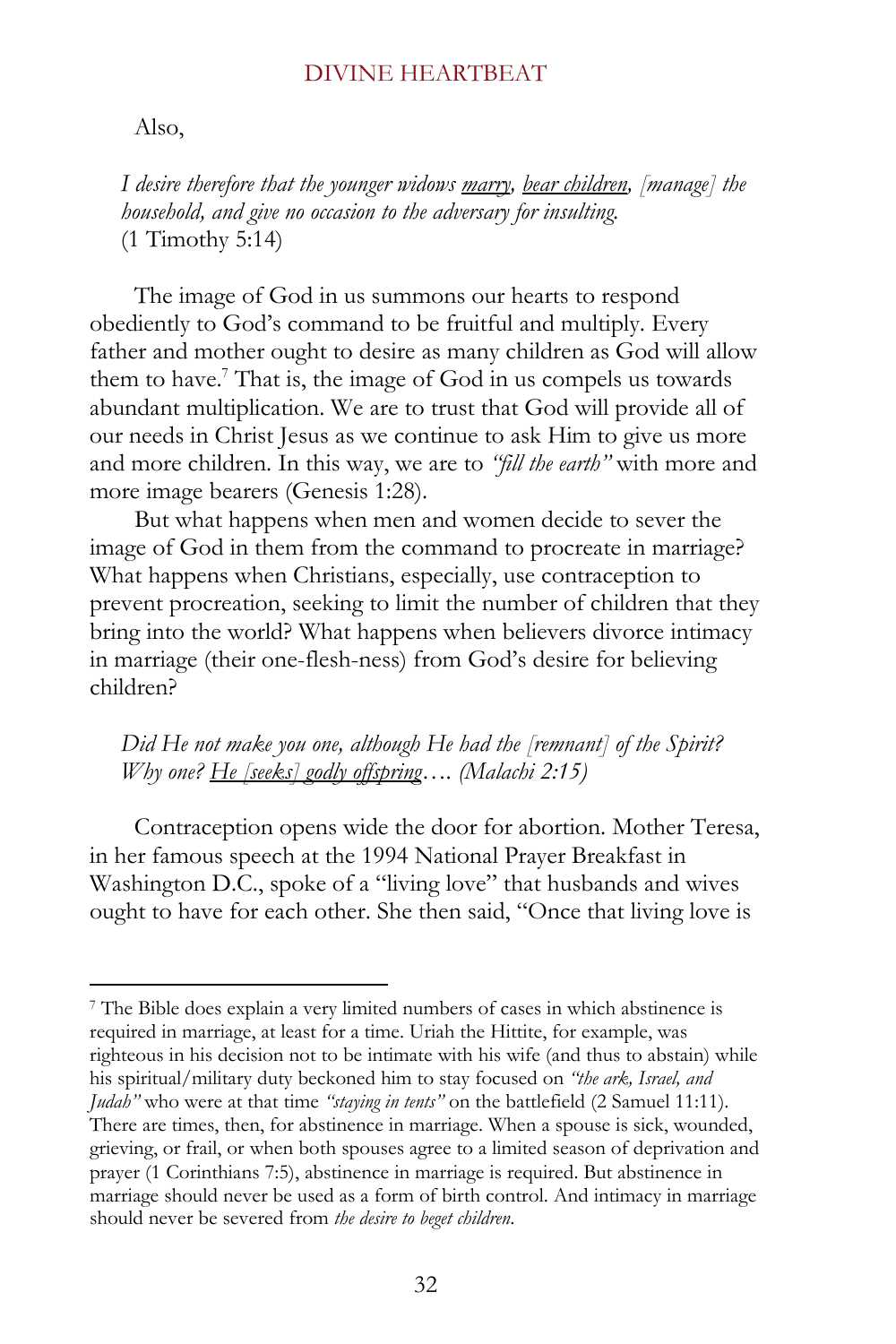destroyed by contraception, abortion follows very easily." 8 Mother Teresa was thus very wise in her ability to see the connection between contraception and abortion.

The truth is that when human beings willfully violate the command to *"be fruitful and multiply"* and to *"fill the earth"* (Genesis 1:28), they give rise to their sin nature's (that is the nature that they inherited from Adam's sin) inclination to destroy children. Instead of always viewing children as a blessing, humanity has been taught, by Satan, to view an overabundance of children as a burden. On large societal levels, people speak of there being too many children to feed, and thus a social responsibility towards population control. On smaller, family-unit levels, parents think that good parenting involves spoiling their children with an excess of material belongings, expensive athletic and extra-curricular programs, exotic vacations, constant entertainments, and costly college educations. They, therefore, conclude that large families are impractical. And, on individual, husband-and-wife levels, our culture has taught married couples that having more than two or three children (or, perhaps, six as a maximum for a wealthy family) would rudely intrude upon their self-centered concepts of recreational sex (that is, marital intimacy without procreative responsibility), social freedom, financial security, vocational ambition, and personal hobbies and enterprises.

Contraception points in a direction opposite that of the Bible. The arrow of fruitfulness and multiplication, whose sharp tip is forged by God in Genesis 1:28, points consistently throughout the Bible towards Christian homes that are "filled" with large numbers of children. It points towards churches "filled" with children, and towards nations "filled" with children. But contraception is a poisonous arrow that points in the very opposite direction. It points towards households, churches, and societies that are no longer "filled" full and overflowing with children.

Here, then, is the frightening connection between contraception and abortion. History tells us, very plainly, that whenever societies

<sup>8</sup> In saying this, however, Mother Teresa was, as a loyal member of the Roman Catholic Church, advocating Natural Family Planning as an alternative to contraception. But Natural Family Planning is simply another form of contraception (albeit a less sinful form of contraception, since it at least leaves room for God to override the planned prevention) because it intentionally prevents the fruitfulness of the womb. It, too, is a sinful violation of the image of God in us.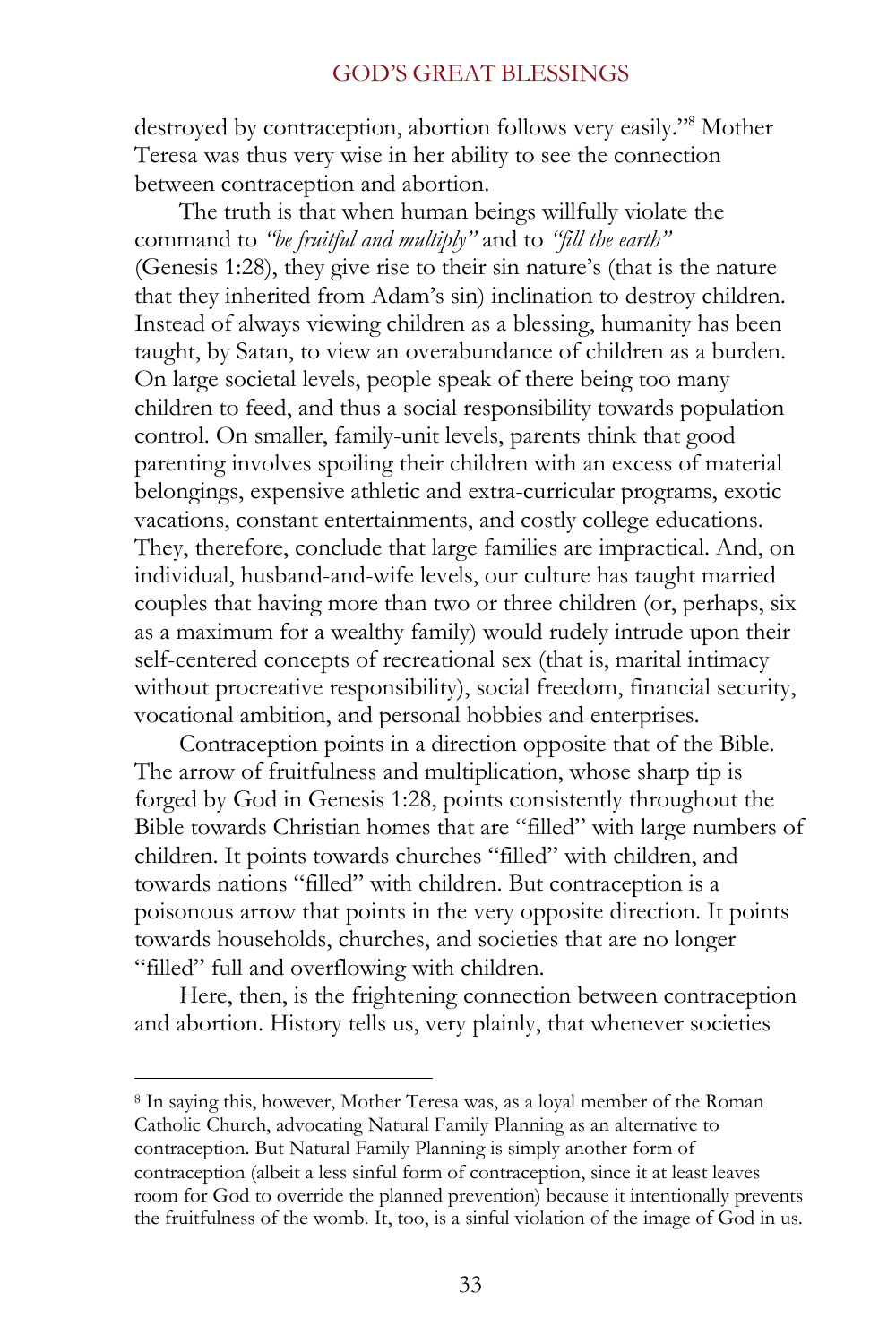untether sexual intimacy from the desire to procreate within the holy confines of marriage, which is exactly what contraception does, there always follow *unwanted children*. And where there are unwanted children, there are bound to be *abortions*. 9 This was true in ancient Greece and ancient Rome. It is true today in such unthinkable quantities of occurrences that we must cover our eyes, in dismay, on account of it.

A nation whose husbands and wives do not desire to "fill" their homes towards overflowing with children will inevitably "fill" its land with the blood of children. Once the image of God in us is severed, by sin, from our created duty and privilege of bountiful procreation, humans begin to "fill" God's earth not with children, but with the blood of the preborn, and the blood of infants:

*Because they have forsaken Me, and have estranged this place, and have burned incense in it to other gods, that they did not know, they and their fathers and the kings of Judah; and have filled this place with the blood of innocents, and have built the high places of Baal, to burn their sons in the fire for burnt offerings to Baal; which I did not command, nor spoke it, neither came it into my mind: therefore, behold, the days [of judgment] come….*  (Jeremiah 19:4–6a)

<sup>&</sup>lt;sup>9</sup> The argument here is not of logical necessity. The use of non-abortifacient contraception does not logically necessitate the practice of abortion. There are, for example, many advocates of contraception who are vehemently opposed to abortion. The argument here, however, concerns the attitudinal shift that contraception brings about. If God has created intimacy in marriage in such a way that it should *never* be severed from the desire to procreate (and here we note that the Puritan pastor Richard Baxter points out for us that married couples who are intimate beyond the age of childbearing do not violate the underlying Godordained conjugal desire to procreate), which is the historic Christian position, then *any* severing of intimacy in marriage from the desire to procreate produces a spiritual mindset that is counter to Genesis 1:28, and this spiritual mindset *necessarily undervalues children*. (For example, the question must be asked, "What 'greater good' can result from the use of contraception, a 'greater good' which, itself, outweighs the bringing of a brand new child into the world?"). The spiritual mindset produced by the practice of contraception creates a category of "unwanted children." It is this category of "unwanted children," in turn, that opens wide the door for abortion. (Or, to put the argument another way, Christians violate Genesis 1:28 whenever they decide that they, themselves, have the right to determine the "blessedness" [either in relation to themselves or in relation to the broader world] of their particular family size, instead of trusting God's Word and providence for His own blessed determination of the fruitfulness of the womb).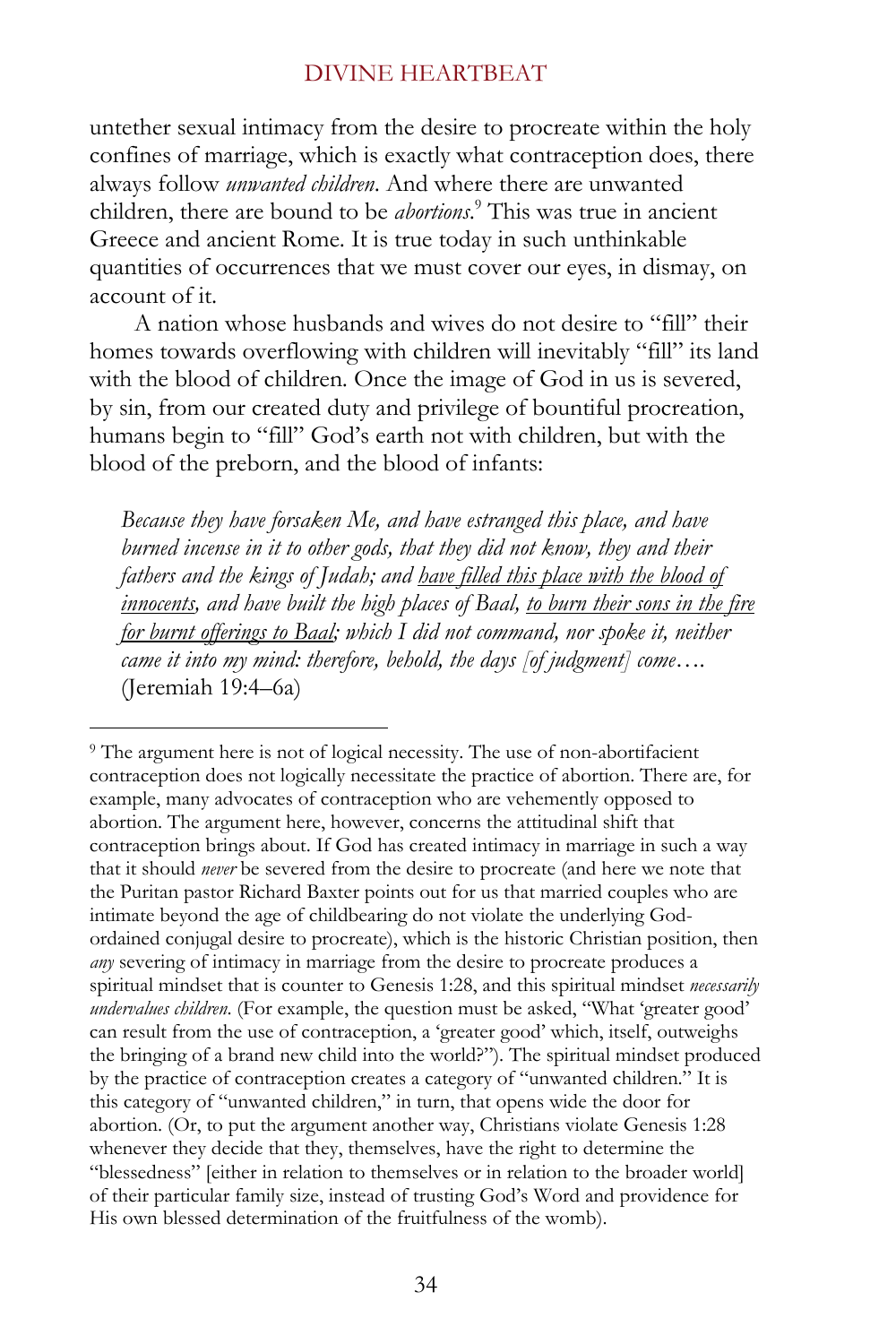## **Contraception Condemned throughout Church History**

This explains why all of the giant men of faith of church history (prior to the great Protestant compromise beginning in the  $1930's$ )<sup>10</sup> have associated the sin of abortion very closely with the sin of contraception. The anti-child mindset of both practices is an anti-life mindset. In the end, both practices are anti-God ones.

The quotes from church history about contraception are numerous, unified, and shocking to the contemporary ear. Hippolytus (c. AD 170-236), who was one of the greatest early pastors in Rome,<sup>11</sup> says of contraceptive drugs: "Whence [unmarried] women, reputed believers, began to *resort to drugs for producing sterility*, and to gird themselves round, so to expel what was being conceived...Behold, into how great impiety that lawless one [the heretic Callistus] has proceeded, by inculcating adultery and murder at the same time!"<sup>12</sup> Hippolytus here equates both abortion *and contraception* with "murder," which is a unified line of thought throughout church history. The intentional prevention of conception is seen as "murder" in the sense that it seeks to prohibit a particular human being, an image bearer, from coming into existence.

 $\overline{a}$ <sup>10</sup> For the very disturbing story of how Margaret Sanger, the founder of Planned Parenthood, used a combination of anti-Roman Catholic fear tactics and the propagation of "soft eugenics" to win mainline Protestant pastors over to her cause, see Allan Carlson, "Margaret Sanger Divides the Christians" in *Godly Seed: American Evangelicals Confront Birth Control, 1873-1973* (New Brunswick: Transaction Publishers, 2012), 79-112.

<sup>&</sup>lt;sup>11</sup> The spiritual lineage of Hippolytus is significant. A. Cleveland Coxe, "Introductory Notice to Hippolytus," in *ANF* 5.7, says, "Hippolytus was a disciple of St. Irenaeus, St. Irenaeus of St. Polycarp, St. Polycarp of [the Apostle] John." 12 Hippolytus, *The Refutation of All Heresies* 9.7 (*ANF* 5.131), emphasis added.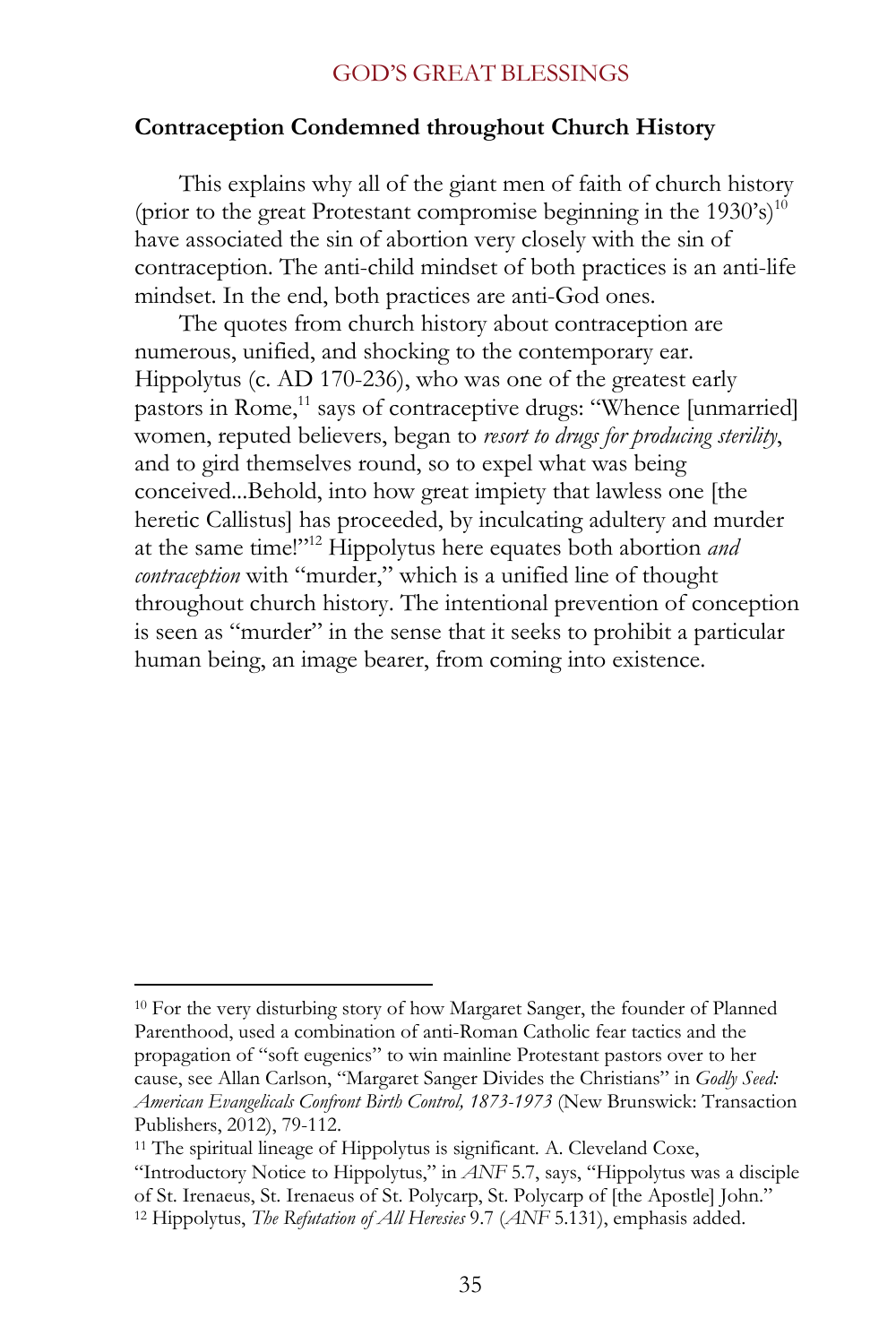The severe warnings from our spiritual fathers continue. <sup>13</sup> In line with Hippolytus, John Chrysostom also equates contraception with murder: "Why sow where the ground makes it its care to destroy the fruit? Where there are many *efforts at sterility*? Where there is *murder before the birth*? …For I have no name to give it, since it does not take off the thing born, but *prevent[s] its being born*."<sup>14</sup>

During the Protestant Reformation, contraception was universally condemned. Martin Luther (1483-1546), the Father of the

<sup>13</sup> Augustine of Hippo (354-430), does, disappointingly, make himself unique in church history by wavering on the actual personhood of a newly conceived baby in the womb. While still remaining opposed to all forms of abortion from conception onwards, he is nevertheless too heavily influenced by the Aristotelian tradition of Greek philosophy in his theory of developmental ensoulment; the rest of the early Church Fathers see the baby, from conception onwards, as fully alive and possessing a soul. (See the *Appendix* for quotations from the early Church Fathers on all forms of abortion as murder). Nonetheless, Augustine, in his *On Marriage and Concupiscence* 1.17 (*NPNF<sup>1</sup>* 5.270-71), has very serious things to say against the use of contraception in marriage: "They who resort to these [i.e. wrong desires and contraception], although called by the name of spouses, are really not such; they retain no vestige of true matrimony, but pretend the honorable designation as a cloak for criminal conduct….Sometimes, indeed, this lustful cruelty, or, if you please, cruel lust, resorts to such extravagant methods as to use poisonous drugs to secure barrenness [i.e. contraception]; or else, if unsuccessful in this, to destroy the conceived seed by some means previous to birth [i.e. abortion]….Well, if both parties alike are so flagitious [grossly wicked], they are not husband and wife; and if such were their character from the beginning, they have not come together by wedlock but by debauchery. But if the two are not alike in such sin, I boldly declare either that the woman is, so to say, the husband's harlot; or the man, the wife's adulterer."

<sup>14</sup> John Chrysostom, *Homilies on the Epistle to the Romans* 24 (*NPNF<sup>1</sup>* 11.520). Curiously, the translators of Chrysostom's Romans homilies in the *Nicene and Post-Nicene Fathers* series decided to substitute "abortion" for "sterility" in their English text. However, the Greek text reads, *entha polla ta atokia*, where *atokia* clearly means contraceptive "sterility." For definitions of *atokios* as "a drugged beverage to produce barrenness" and "contraceptive…causing barrenness…medicine for causing it," see, respectively: James Donnegan, *A New Greek and English Lexicon* (Boston: Hilliard, Gray, and Co., 1840), 270; and Henry George Liddell, Robert Scott, and Henry Stuart Jones, *A Greek-English Lexicon* (rev. and new ed.; Oxford: Clarendon Press, 1940), 1:271. Note also the following quote in Chrysostom, *Homilies on the Gospel of St. Matthew* 28 (*NPNF<sup>1</sup>* 10.194): "…that which is sweet, and universally desirable, the having of children, they esteem grievous and unwelcome: many at least with this view have even paid money to be childless, and have maimed their nature, not only by slaying their children after birth, but by not suffering them even to be born at all."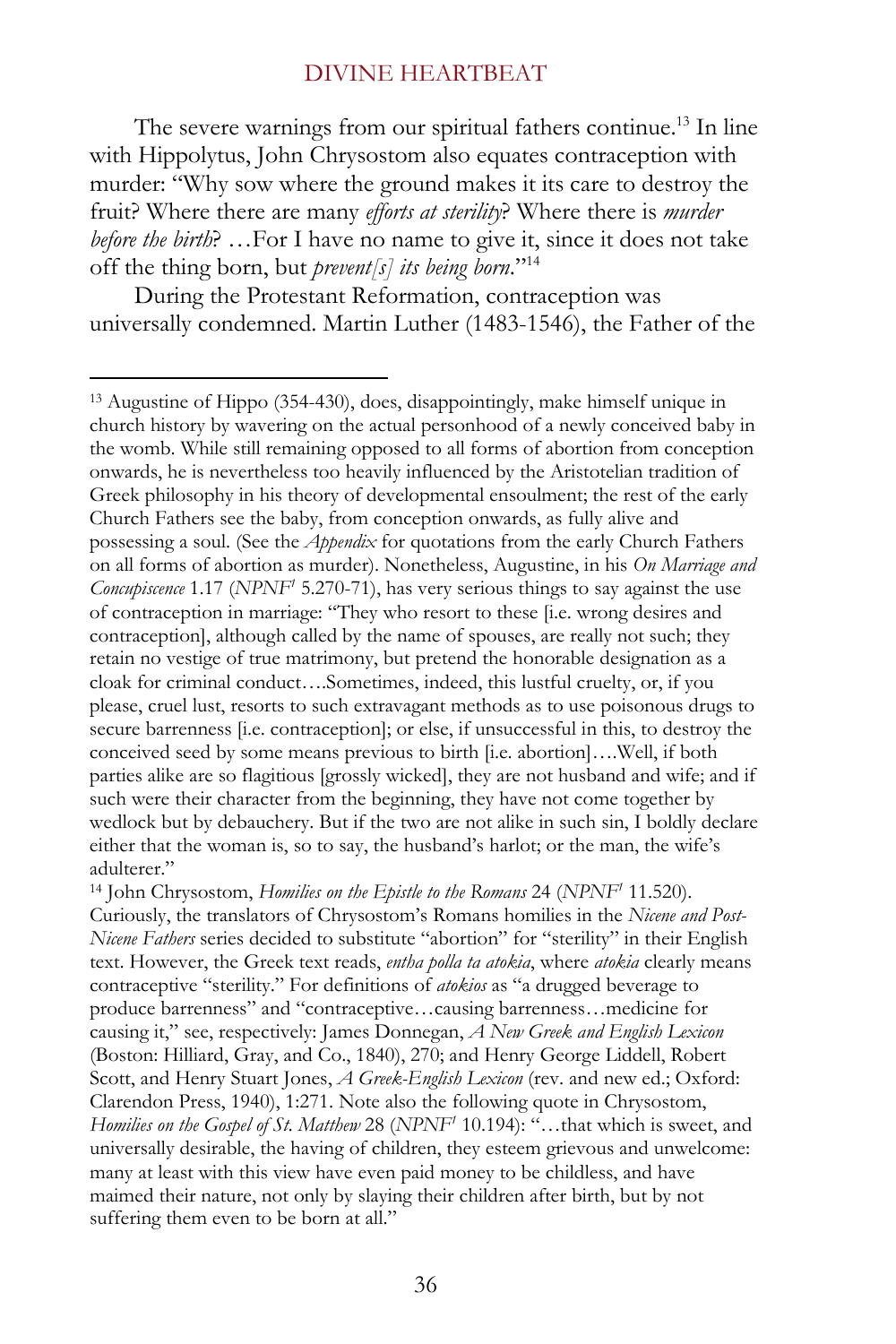Reformation, speaks of contraception with exceptional vehemence. He says that there are "many people" in his day "who do not want to have children," a situation which he describes as "worse than barbarous."<sup>15</sup> He further says that, in his day, "most married people do not desire offspring," which makes them "more wicked than even the heathen themselves."<sup>16</sup> They sin against the truth that "the purpose of marriage is not to have pleasure and to be idle but to procreate and bring up children. This, of course, is a huge burden full of great cares and toils. But you have been created by God to be a husband or a wife and that you may learn to bear these troubles."<sup>17</sup> He continues, "Those who have no love for children are swine, stocks, and logs unworthy of being called men or women; for they despise the blessing of God, the Creator and Author of marriage."<sup>18</sup> In sum, speaking of God's command to have a multitude of children in the home, Luther says that "it is inhuman and godless to have a loathing for offspring."<sup>19</sup>

John Calvin (1509-1564), another Reformation giant, is no less grave about the sin of contraception. Describing the sin of Onan in Genesis 38 as, at least in part, a sin of contraception, Calvin says:

The voluntary spilling of semen outside of intercourse between man and woman is a monstrous thing. Deliberately to withdraw from coitus in order that semen may fall on the ground is doubly monstrous. For this is to extinguish the hope of the race and to kill before he is born the hoped-for offspring. This impiety is especially condemned, now by the Spirit through Moses' mouth, that Onan, as it were, by a violent abortion, no less cruelly than filthily cast upon the ground the offspring of his brother, torn from the maternal womb. Besides, in this way he tried, as far as he was able, to wipe out a part of the human race. If any woman ejects a [preborn baby] from her womb by drugs, it is reckoned a crime incapable of expiation and deservedly Onan incurred upon himself the same kind of punishment, infecting the earth by his

<sup>15</sup> Martin Luther, Commentary on Genesis 2:18, *Luther's Works* (St. Louis: Concordia Publishing House, 1958), 1:118.

<sup>16</sup> Martin Luther, qtd. in Charles D. Provan, *The Bible and Birth Control*

<sup>(</sup>Monongahela, PA: Zimmer Printing, 1989), 34.

<sup>17</sup> Ibid., 34.

<sup>18</sup> Ibid., 34.

<sup>19</sup> Ibid., 28.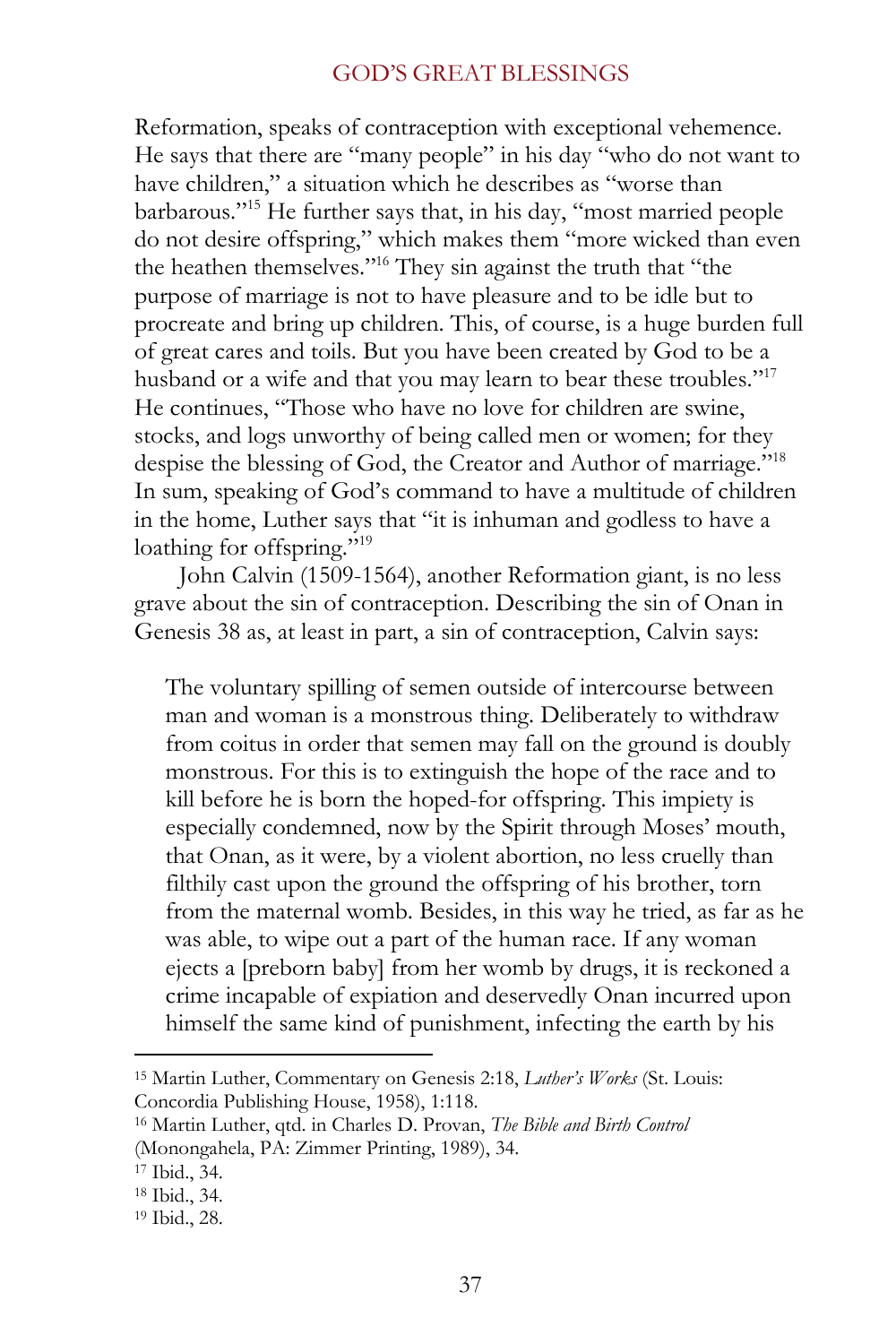semen, in order that Tamar might not conceive a future human being as an inhabitant of the earth.<sup>20</sup>

Calvin thus draws the same condemnation upon contraception as he does upon abortion. The two are inextricably linked in his mind.

The list could go on and on.<sup>21</sup> Up until the 1930's, all Godfearing and biblical Christians condemned the practice of contraception. Richard Baxter, one of Protestantism's finest pastors, says, "Another duty of husbands and wives is cohabitation and (where age prohibiteth not) a sober and modest conjunction *for procreation*."<sup>22</sup> John Owen (1616-1683), one of the greatest of the Puritans, speaks of "conjugal duties" in marriage needing to be "subservient unto the due ends of marriage," which include "…the procreation of children."<sup>23</sup> And much later on, Arthur W. Pink (1886- 1952), the posthumously renowned expositor, asserts that marriage "results in virgins becoming mothers," that "the propagation of children is the 'normal' end of marriage," and that "…we do not believe in what is termed 'birth control."<sup>24</sup>

If church history is a courtroom, then there is a great cloud of witnesses testifying in this courtroom to the inseparable link between abortion and contraception, and also to the mandate of fruitfulness within Christian marriage. The concept of severing intimacy in marriage from the desire to fill our homes, overflowing, with children is unthinkable to the great men and women of church history. And, the very idea that a Christian may be pro-contraception (which means, literally, "positively-for-being-against-conception"), on the

<sup>20</sup> John Calvin, qtd. in ibid., 15. Note that Calvin's anti-contraception exposition of Genesis 38:10 is *curiously omitted* in all of the modern editions of his commentary on Genesis.

<sup>&</sup>lt;sup>21</sup> For an impressive list of the giants of church history who are strongly opposed to contraception, see Bryan C. Hodge, *The Christian Case Against Contraception: Making the Case from Historical, Biblical, Systematic, and Practical Theology & Ethics* (Eugene, OR: Wipf & Stock, 2010), 35-38.

<sup>22</sup> Richard Baxter, *The Practical Works of the Rev. Richard Baxter: with a Life of the Author, and a Critical Examination of His Writings* (ed. Rev. William Orme; London: James Duncan, 1830), 7:119, emphasis added.

<sup>23</sup> John Owen, *The Works of John Owen, D.D.* (ed. Rev. William H. Gould; Edinburgh: T & T Clark, 1862), 24:405.

<sup>24</sup> Arthur W. Pink, *An Exposition of Hebrews*, on Hebrews 13:4 (chapter 108), n.p. [cited: 25 March 2013]. Online: http://www.pbministries.org/books/pink /Hebrews/hebrews\_108.htm.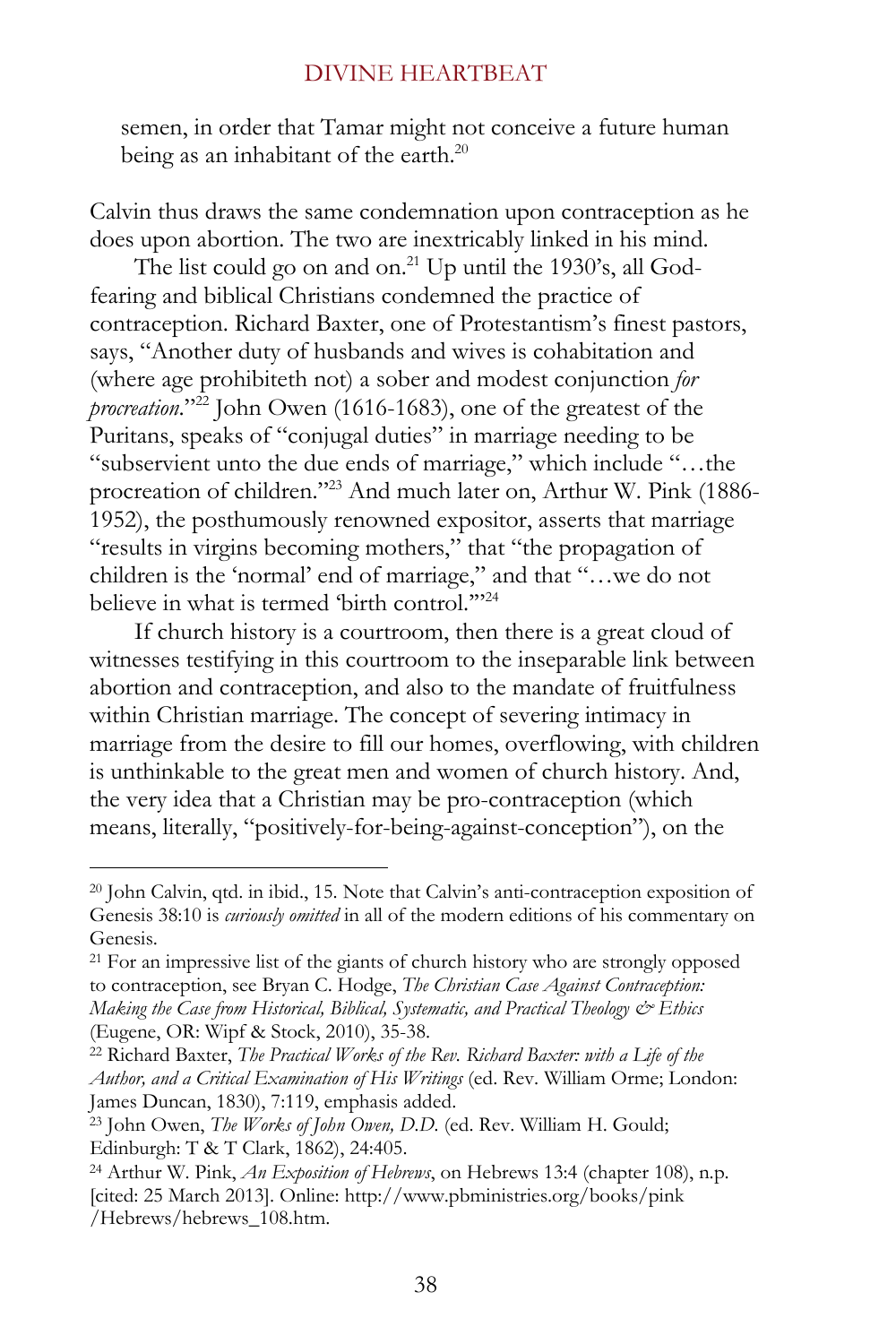one hand, and "pro-life," on the other, is more than just an oxymoron to them. It is a moral outrage.

### **The Image of God is Pro Procreation**

The Bible commands us: *"Be fruitful and multiply"* (Genesis 1:28). It depicts families with more than a dozen children as having a great and abundant blessing from God. The Bible describes the birth of a child as one of the greatest joys in life. Jesus even compares childbirth to the joy of His own resurrection from the dead (John 16:21-22)! It is no wonder, then, that Martin Luther calls procreation "the greatest work of God."<sup>25</sup>

Our modern world is obsessed with money. We think that our perceived need for financial security prevents us from having houses that are overflowing with children.<sup>26</sup> This is an anti-Bible attitude. It cuts against the grain of Matthew 6:31-33:

*Therefore do not be anxious, saying, "What will we eat?", "What will we drink?" or, "With what will we be clothed?" For the Gentiles seek after all these things; for your heavenly Father knows that you need all these things. But seek first God's Kingdom, and His righteousness; and all these things will be given to you as well.* 

The Bible delights in large families. When the book of 1 Chronicles says that *"God gave to Heman fourteen sons and three* 

<sup>25</sup> Luther, Commentary on Genesis 2:18, *Works*, 1:118.

<sup>26</sup> Luther, in his Commentary on Genesis 30:2, *Works*, 5:332, confronts the sin of using contraception in order to avoid financial hardships in the home: "Although it is very easy to marry a wife, it is very difficult to support her along with the children and the household. Accordingly, no one notices this faith of Jacob. Indeed, many hate fertility in a wife for the sole reason that the offspring must be supported and brought up. For this is what they commonly say: 'Why should I marry a wife when I am a pauper and a beggar? I would rather bear the burden of poverty alone and not load myself with misery and want.' But this blame is unjustly fastened on marriage and fruitfulness. Indeed, you are indicting your unbelief by distrusting God's goodness, and you are bringing greater misery upon yourself by disparaging God's blessing. For if you had trust in God's grace and promises, you would undoubtedly be supported. But because you do not hope in the Lord, you will never prosper."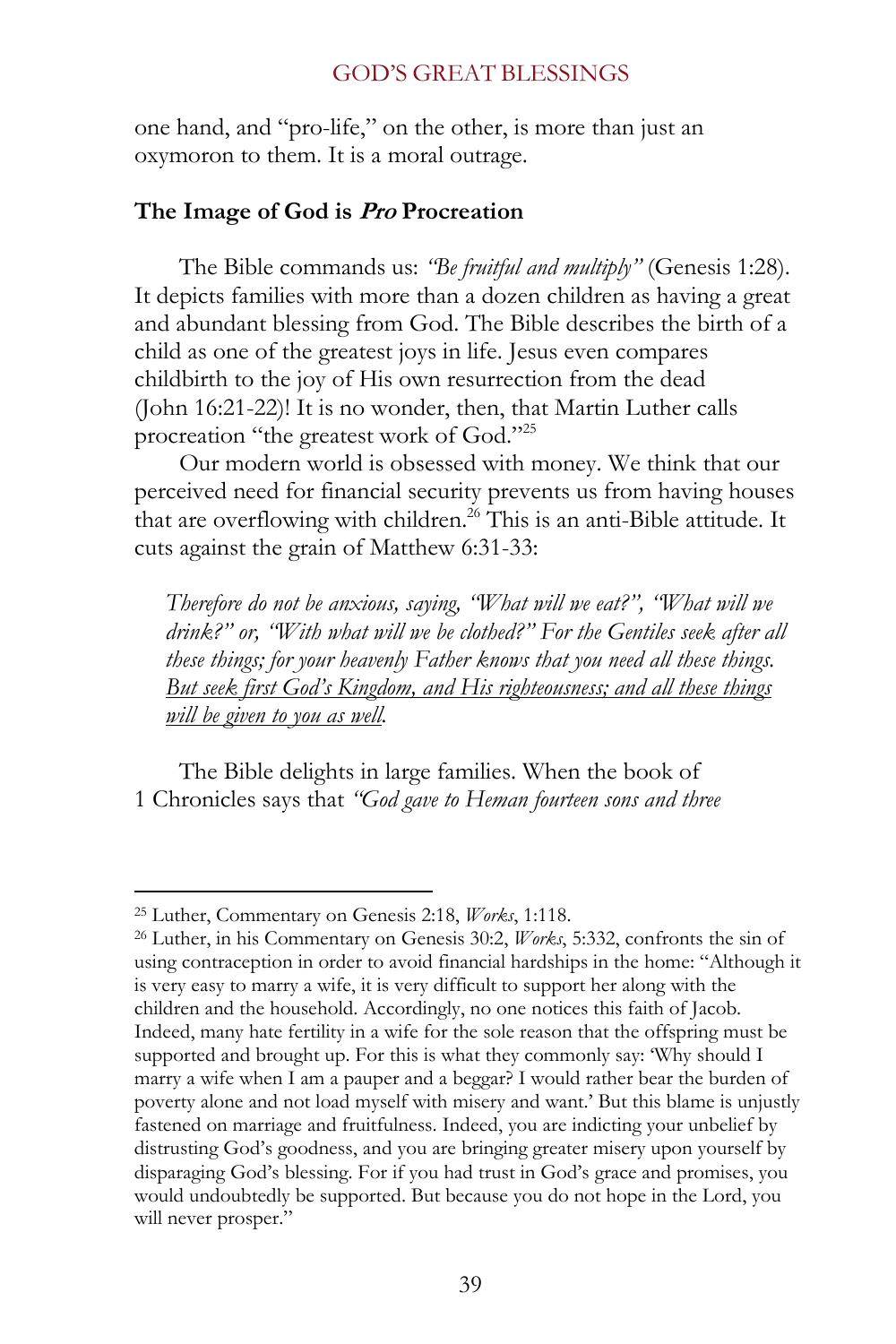*daughters"* (25:5),<sup>27</sup> God announces this to us, through Scripture, with holy glee. The Bible describes the man Heman, with seventeen children, as a man richly blessed by his Creator. Also, righteous Job, whose previous blessings, once lost, are eventually restored to him in abundance, fathers a total of *twenty children*. This large number of children is portrayed in the book of Job as a great blessing from God (1:2; 42:13). In fact, as has been shown already, all throughout the Bible a multitude of children is seen to be a great blessing from God.

This means that even married church pastors and married Christian missionaries, who oftentimes speak of needing to limit their family sizes for the "greater good" of doing "the Lord's work," need to be sharply rebuked by the Jesus of Scripture:

### *Allow the little children to come to Me, and do not hinder them, for God's Kingdom belongs to such as these.* (Luke 18:16)

There is no "greater good" for Christian married couples than the procreation of Christian offspring. Susanna Wesley knew this. She was, herself, the twenty-fifth of twenty-five children in her family. Therefore, giving birth to nineteen children was simply natural and biblical for her. Though she lost nine of them as infants—the sufferings of Christ were not foreign to her—she kept on obeying God's command to procreate. Her *fifteenth* child was John, and her *eighteenth* child was Charles (who was born prematurely and barely survived infancy). John and Charles Wesley would grow up and help spark one of the most important revivals in all of British history, and their preaching would have a great impact on the First Great Awakening in America. However, had Susanna Wesley chosen financial security (the family faced hard financial circumstances at times) over obedience to Genesis 1:28, John and Charles Wesley would never even have been conceived.

God delights in a multitude of children. The greatest joy of Christian marriage is the bringing of godly offspring into the world. In the fruitfulness of the womb, there is great power. We, as Christians, will not change the world by getting fancier graduate degrees and amassing more and more material possessions. We will, like Moses' parents, change the world for the sake of righteousness

<sup>&</sup>lt;sup>27</sup> The present author is indebted to the ministry of Matt Trewhella, founder of Missionaries to the Preborn, for this insight.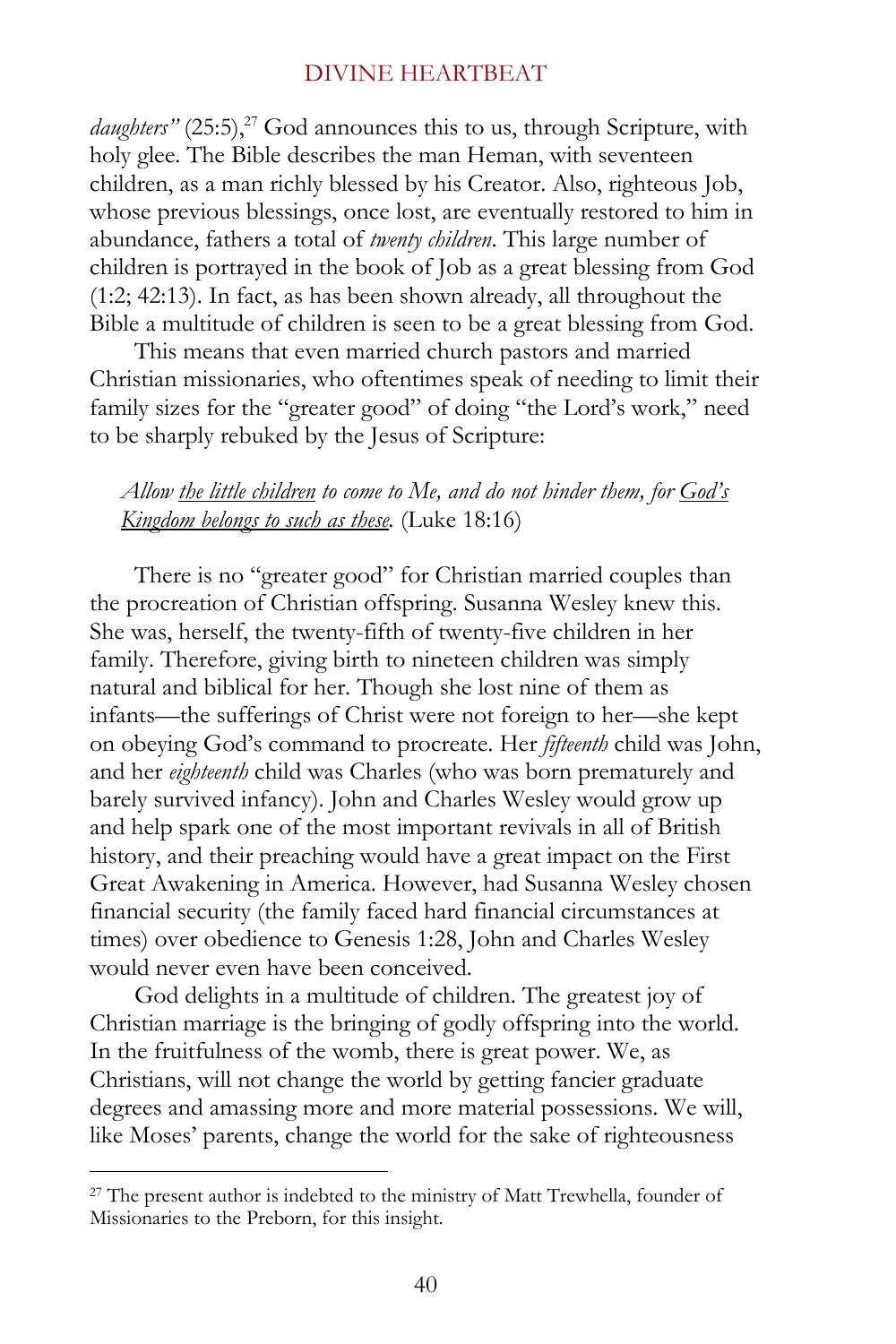only by seeing the eternal worth of procreation for what it really is. God chooses not to save the world through "wise" and "powerful" adults. Rather, He chooses to save the world through little children.

### **THE IMAGE MARRED, THE IMAGE RESTORED**

All babies, from conception onwards, bear the image of God. Therefore all human beings, in whatever capacities of rulership with which they have been endowed by God, are to work for the protection and nurture of all preborn children in the womb. Moreover, since the image of God includes the mandate of human fruitfulness, there should never be a separation within marriage between the desire for physical intimacy and the desire for more and more children. All pregnancies should be welcomed with mirthful wonder and awe. The idea of a married couple having an "unwanted" child, or choosing to limit the number of children that they bring into the world, should be anathema.

Yes, but now we see just how badly we have marred the image of God in us. It is not that we have accidentally bumped into the portrait of Christ, the image of God, which is hanging in the gallery of our hearts, thus scuffing it up a bit. No, as humans we have forcefully attacked the portrait. We have spit upon it, thrown refuse at it, and driven nails into it. Abortionists have taken needles to the wombs of pregnant mothers, and knives to the foreheads of preborn babies. Rulers have crafted laws that do not protect these weakest of the weak, but rather enable the mass slaughtering of them. And even parents have joined in this anti-life mentality by denying the blessing of houses filled to the point of overflowing with children, and trading that blessing for the lie of "achieving the greater good" through the use of contraception. In all of these things, we are now a people who are greatly bereaved of children.

Where, then, is hope? Have we marred the image of God in us beyond the point of restoration? Are we so addicted to the anti-child drugs and practices of this world that we may never return to the blessing of God-exalting families and churches, filled with children, again?

There is hope, but only the kind of hope that comes at an infinite price. The virgin Mary conceived a child. He kicked inside of Mary's womb. He was *the* Image of God in Mary's womb. After He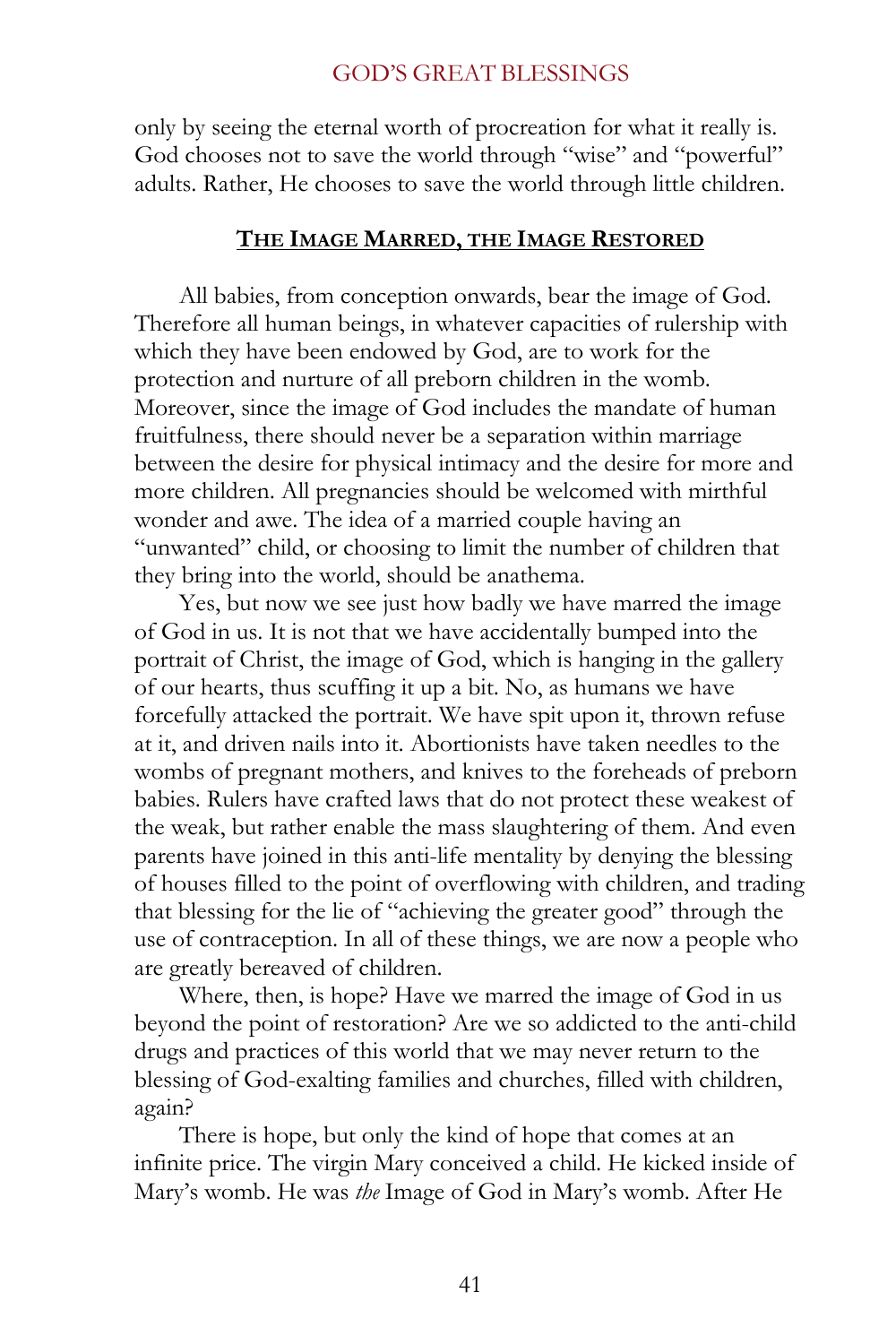was born, He grew up into adulthood. He was *the* Image of God in the world. When people looked upon His face, they saw God.

Yet sinful humanity hated this Image of His Father. They hated His exposure of their sins. They despised His life of perfect holiness and perfect justice. Instead of worshipping Him, as God in the flesh, they attacked Him and beat Him:

*Just as multitudes were appalled at Him, so His appearance was marred beyond that of a man, and His form beyond that of the sons of men.* (Isaiah 52:14)<sup>28</sup>

The horror of human sin is that it attacks Jesus, who is *the* Image of God. He is not merely a portrait of His Father in Heaven. Rather, His flesh is the actual, living Image of His Father. And yet we, sinful humans, attacked that Image. The Jews plotted against Him and betrayed Him with lies. The Romans flogged Him and beat His face until it was so bloodied and abused as to be unrecognizable. Together, they spit upon and mocked the very Son of God.

This is the only hope of "image restoration" within us, and it comes at infinite cost. Jesus has been crucified for our sins. His blood, alone, can cover over all of the sins of abortion in our world. His sacrificial death, in our stead, is the only thing powerful enough to grant forgiveness to those who have had abortions—who have murdered their own offspring—and who are willing to repent of their crimes, and to believe in His name. At the Cross, Mary wept for her Son, whom she carried in the womb. Therefore, at the Cross, weeping mothers, who have been so cruelly betrayed by the lies of the abortionists, can find forgiveness for their sins.

Yet there is more. The hope of the Gospel is brighter still. Not only can the sins of abortion and the anti-child practice of contraception be forgiven at the Cross of Christ, but we must also believe and know that He has been raised from the dead! The body of Christ, the very Image of God, has been raised to life!

Therefore, since Christ is raised from the dead, we know that we, too, shall be raised from the grave: *"But each one in his own order: Christ the firstfruits, afterwards those who are Christ's at His Coming"*  (1 Corinthians 15:23). Yet *"those who are Christ's at His Coming"* also includes the precious, preborn children of the Abortion Holocaust.

<sup>28</sup> The present author's translation.